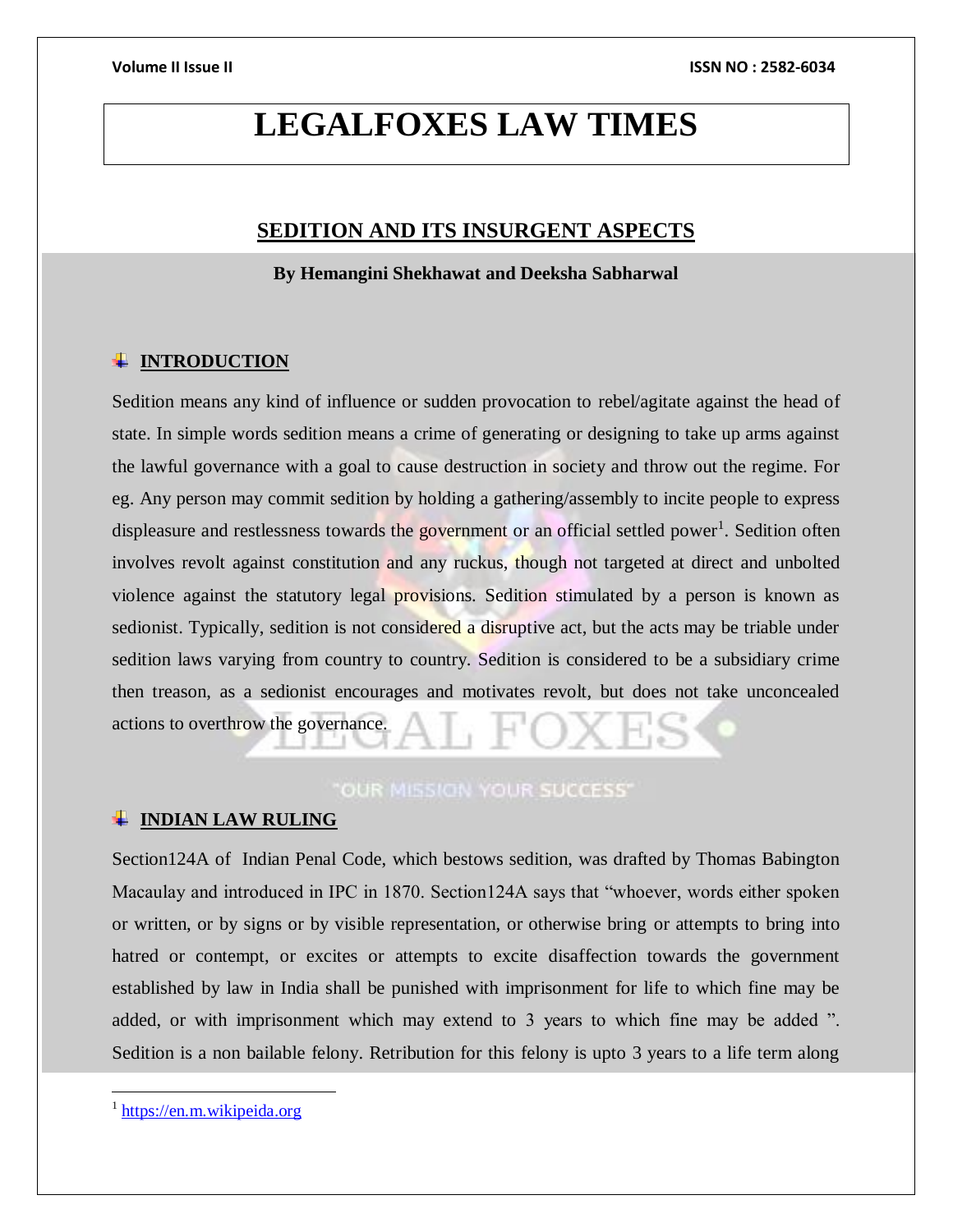### **Volume II Issue II ISSN NO : 2582-6034**

with, tagged with fine.  ${}^{2}A$  person prosecuted under this charge cannot ask for government appointments. Along with, they also have to survive without passports. Mahatma Gandhi commented that Section124A is made to create suppression to fundamental right of speech and independence of an individual. Jawaharlal Nehru commented that this provision is unsavoury and highly objectionable. It would be finer the sooner we get rid such and abhorrent law. But in return in 2019 Nityanand Rai, Minister of State of Home Affairs stated that this provision is mandatory and required for fighting anti national hostilities, hence proposals to snippet this law out is not required. Supreme Court upheld the law in Kedarnath Vs State of Bihar <sup>3</sup> in 1962. The court pronounced that this law is required by the government to safeguard and shield itself<sup>4</sup>. However, court also ruled that charges of sedition could only be framed when the actions of the person is in threat to public peace. A citizen has all entitlements of criticism against the state, provided that criticism should not lead to mutiny. In 2016, S.C recapitulated these necessary measures to be followed by all.

### **HISTORICAL BASE**

Sir John Romilly, Chairperson of Second Pre Independence Law Commission stated that the amount of retribution proposed for England law is 3 years, hence in India it shouldn't be more then 5 years. This Section124A was not sanctioned in IPC in 1860. Section124A was amended in 1898(Act V of 1898), stating punishment of transportation for life or any shorter time. In UK, The Westminster Parliament validated The Prevention Of Seditious Meeting Act, 1907 in order to avoid public assemblies held in India with the intention of disrupting British Rule. The foremost case of India where Section124A was applied in Jogendra Chandra Bose's Case<sup>5</sup>. Jogendra Bose had condemned the "age of Consent Bill" and defeatist effects of British Imperial Rule in India. Court observed the difference that in England Section124A will be imposed when any action is done in sequel of a seditious emotion, but on the other hand in India only those acts would fall under 124A that are done with the objective of expressing opposition and reluctance and are a threat to British Rule. Disaffection and Disapprobation are 2 core elemental pillars of

<sup>&</sup>lt;sup>2</sup> [https://timesofindia.indiatimes.com](https://timesofindia.indiatimes.com/)

<sup>3</sup> 1962AIR955,1962SCR Supl.(2) 769

<sup>&</sup>lt;sup>4</sup> [https://www.indiatoday.in](https://www.indiatoday.in/)

<sup>5</sup> (1892)ILR19Cal35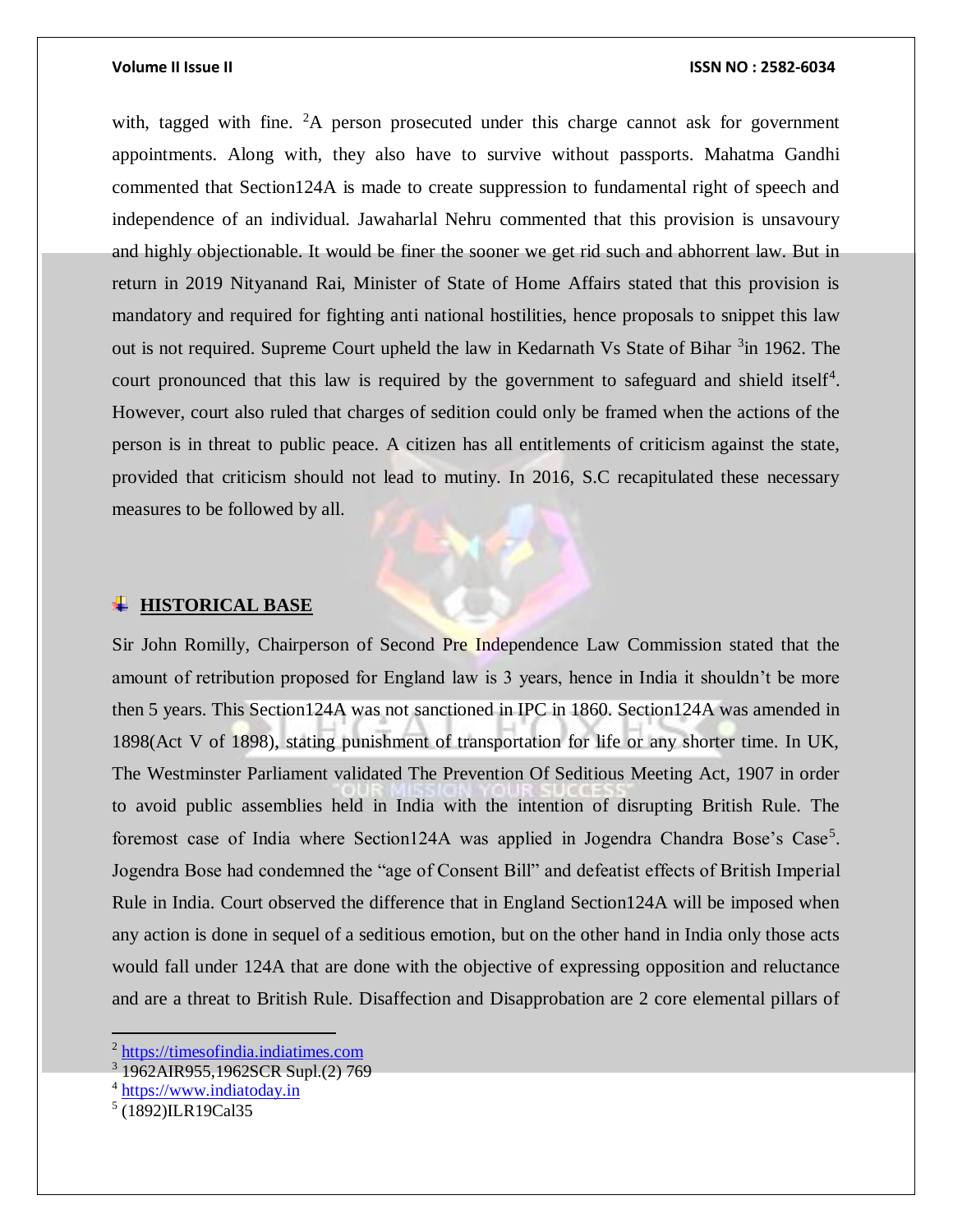### **Volume II Issue II ISSN NO : 2582-6034**

Sec124A. Section chastises disaffection and not disapprobation. Incase of Jogendra Chandra Bose,court did not announce any verdict and Bose was set free. The interpretation that, any actions that suggested revolt or forced reluctance to the government should be given to this section is not valid. Another landmark case is of Queen Emperor Vs Bal Gangadhar Tilak <sup>6</sup>where the accused had published an essay featuring the Maratha warrior Shivaji overthrowing British reign. The newspaper was "Kesari". Court ruled that the section places absolutely on the similar foundation of the victorious exciting of feelings of disloyalty, disaffection and the abortive endeavour to excite them. This judgement shaped the 1989 amendment to Section124A IPC where the explanation of defined disaffection to insert disloyalty and feelings of enmity too. In Niharendu Dutt Majumdar Vs King  $Emperor<sup>7</sup>$  where court expressed its contradicting opinion from the literal elucidation given to Section124A in Bal Gangadhar's case. The court opined that the offence of sedition was associated to disorganization of public order and prevention of organization until and unless the speech leads to mutiny or disorganization of public order, or a reasonable prediction or probability of same, it cannot be termed as seditious. Thus, the nucleus of the defence argument was certified. Two crucial decisions in accordance to Tilak's case were Queen Empress Vs Ram Chandranarayan<sup>8</sup> & second was Queen Empress Vs Amba Prasad<sup>9</sup>. In Ram Chandranarayan case, attempt to excite emotions of disaffection to the state was explained as "Analogus to an aim to produce dislike or detestation towards the government to excite political dissatisfaction, and cut off the public from their fidelity to state". But it was clear that every act of disapprobation of state does not leads to dissatisfaction under Section124A on condition if the accused is a faithful at heart and true hearted and is ready to yield the orders of state<sup>10</sup>. A similar interpretation was provided to this disapprobation in Amba Prasad's case who was charged against Section124A. The court proposed that the denotation of disaffection held that any disapprobation will only be shielded as a free speech if it does not lead to subversion of loyalty towards the state.

<sup>6</sup> (1917)19BOMLR211

<sup>7</sup> AIR1939Cal703

<sup>8</sup> (1931)33BOMLR1169

<sup>&</sup>lt;sup>9</sup> (1898)ILR20ALL55

<sup>&</sup>lt;sup>10</sup> Law Commission Report 30August2018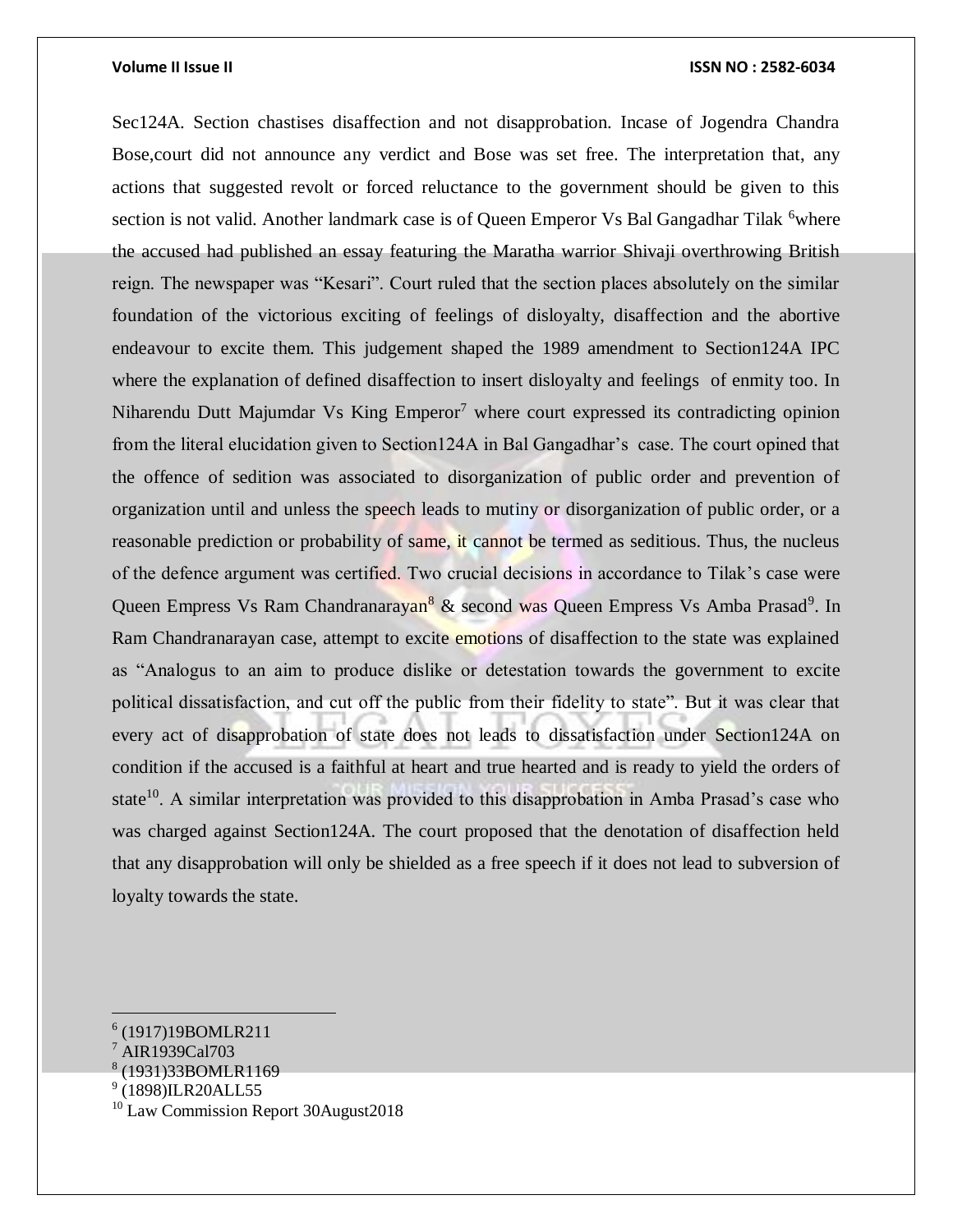### **CONSTITUTIONALITY**

The Supreme Court validated the constitutionality and distincted between disloyalty to government and stated upon the considerations of the government without influencing public disorganization to actions of ferocity. Sedition wasn't bearable to the creators of constitution as it stood as a limitation to Article19(1)(a). Article provides freedom of speech and expression that is also limited to constraints under Article19(2) of Constitution<sup>11</sup>. Article19(2) imposes cut backs on restricted grounds of enjoyment of rights of sovereignty and honor of India, soundness of the state, congenial relations with foreign states, public organizations, decorum, or ethics in relation to contempt of court, character assassination etc. Section124A is cognizable in nature and non bailable. After independence, Section124A came up for deliberation for the first time in case of Romesh Thappar Vs State of Madras<sup>12</sup>. The Supreme Court opined that unless freedom of speech and expression penance "The security of or be inclined to topple the state", any law imposing limitations upon the same would not fall within the ambit of Article 19(2). The constitutional validity of Section124A came to as a dispute in case of Kedar Nath Vs State of Bihar. The bench confirmed the validity of Section124A. The court demarcated between the phrase, "The government confirmed by law" and "The persons interested in carrying on the management". Court also came up with an equilibrium between the "Rights under  $19(1)(a)$ " and the "Capacity of law making body to hinder such right". However, this liberty under 19(1)(a) has to be controlled against becoming an entitlement for denunciation and censure of the state established by law. An individual has all the rights of criticism against the government unless and until it does not encourages and motivates others to pick up their arms against governance. In case of Aseem Trivedi<sup>13</sup>, where the cartoonist Mr Aseem had displayed an animated caricature that expressed sarcasm and insult on Parliament on Facecbook. He was finally acquitted under the charge after filing a PIL in B.H.C. In 2015, court opined that there is a requirement to lay down measures for strucking down of Section124A. India's constituent assembly had a belief that for the splinter group, in specific, its principal key to have an assembly and free speech so that they can highlight their voices to state. In the scene of considerable Retribution, the law serves as discouragement on fundamental rights bestowed to citizens of India.

<sup>&</sup>lt;sup>11</sup> [www.jatinverma.org](http://www.jatinverma.org/)

<sup>&</sup>lt;sup>12</sup> 1950AIR124,1950SCR594

 $^{13}$  Cri.PIL 3-2015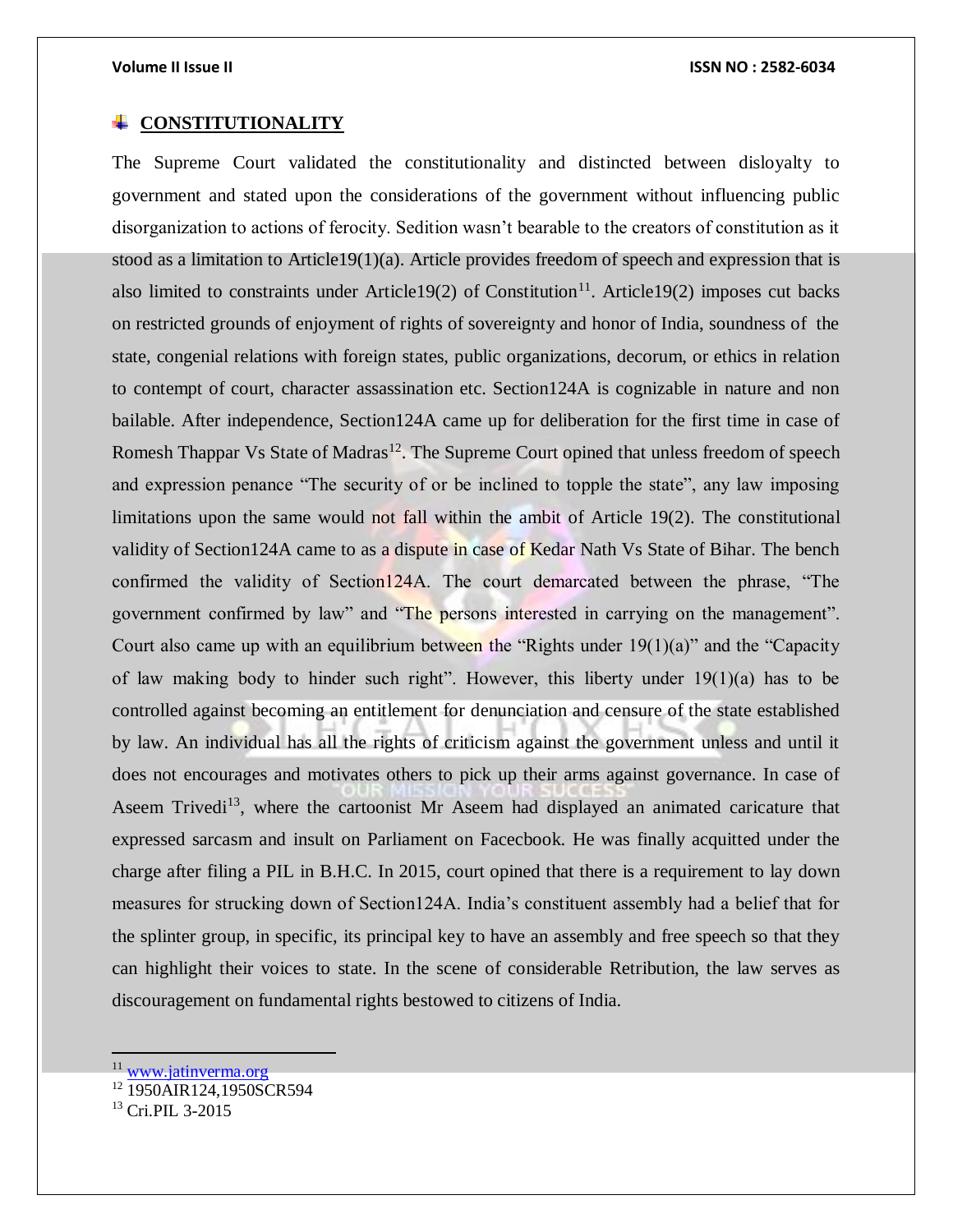### **CRITICAL ANALYSIS**

Section124A is a fossil of imperial inheritance and is incompatible with democracy. Its a restriction on the licit use of fundamental rights of speech and expression. Dissatisfaction and condemnation towards the states are essential elements of rigorous public discussion and dialogue in high spirited democratic country. They should not be construed as sedition. Right to debate, find fault in and to use another governance instead is very much basic rudiment of democracy. Sedition has been inherited by Britishers in India, britishers used Sedition as a tool to suppress Indians, have themselves scrapped out the law in their nation. Hence, there is no good reason as to why Indians should continue with the same. The core elements of sedition "disaffection & disapprobation", are very fuzzy and are opened to endless interpretations, hence the elements lack definite meaning. IPC & Unlawful Activities Prevention Act have statutes that penance "disorganizing the public order and overthrowing the government by illicit manner". Shield of national honour is well guarded by these two acts and need for Section124A is  $irrelevant<sup>14</sup>$ . Sedition Law is been exploited as an instrument to abuse and victimize political dissent. A broad and an extensive executive circumspection is incorporated into it which authorizes the undisguised abuse. In 1979 India endorsed the International Covenant on Civil & Political Rights (ICCPR) which recites globally acknowledged standards for the safeguard of freedom of expression. Nevertheless, embezzlement of sedition and tyrannically slapping of charges which are not in consonance with India's obligatory commitments towards the global **OUR MISSION YOUR SUCCESS'** world.

### **SCOPE OF IMPROVEMENT IN INDIAN LEGISLATION**

Sedition is a major resentment in violation of Artrcile19. So there is a requirement that sedition laws should have explicitly carry words which self satisfy the limitations of Article19(2). The aim of constraining speech under sedition act is to safeguard national security. Sedition laws should be rewritten and applied according to measurers given by the apex court. In my view law needs lot of improvement and should include aspects which are only against national security

 $\overline{a}$ 

<sup>&</sup>lt;sup>14</sup> [https://www.indiatoday.in](https://www.indiatoday.in/)